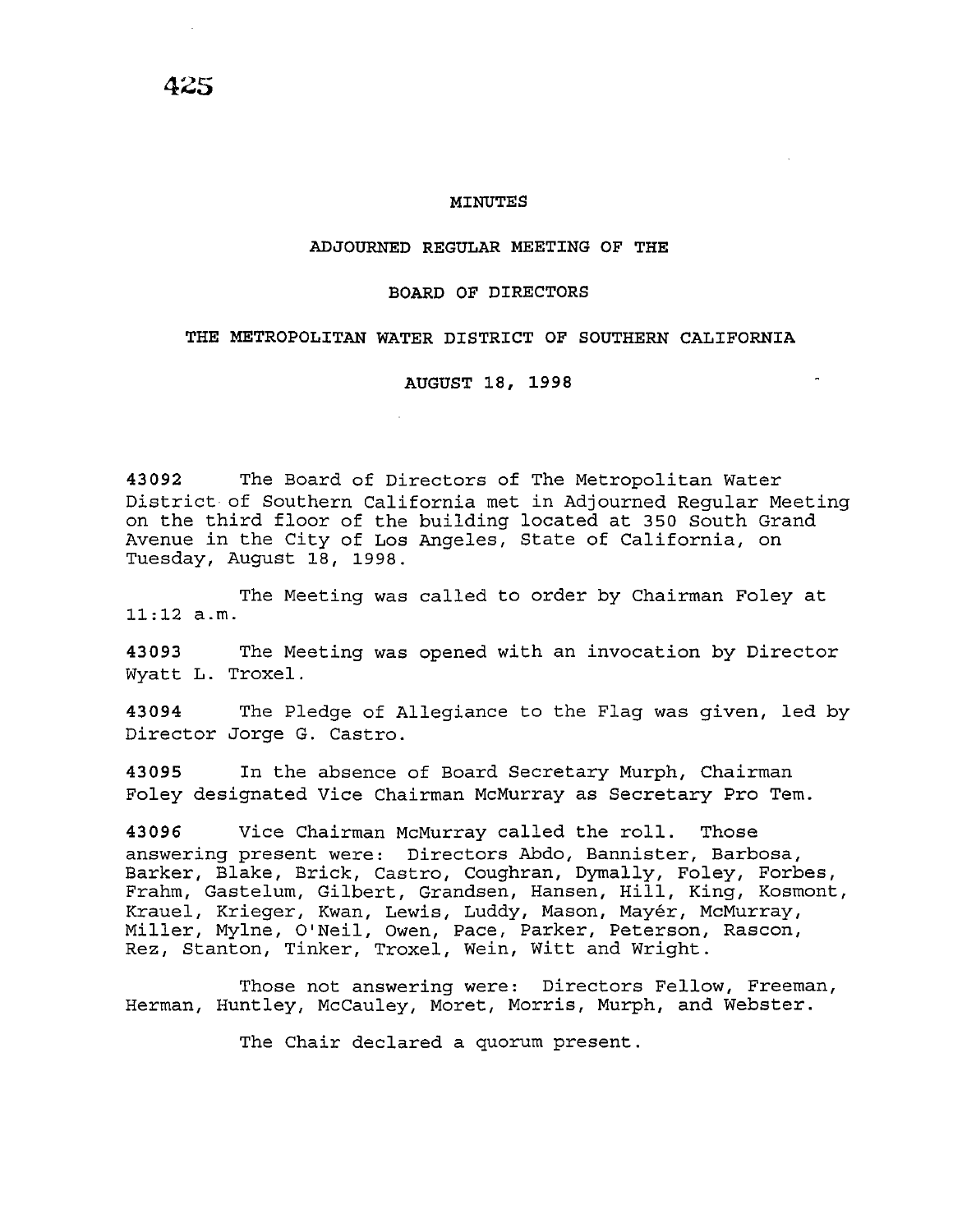**<sup>43097</sup>**Chairman Foley inquired if there were any additions to the agenda. There being none, the Chair declared only those matters listed on the agenda would be considered.

**43098** Director Gilbert introduced Clayton Record, member of the Board of Eastern Municipal Water District.

**43099** Chairman Foley invited members of the public to address the Board on matters within the Board's jurisdiction. No members of the public responded.

**43100** There being no objection, the Chair ordered the reading of the Minutes of the Meeting held June 9, 1998, dispensed with, a copy having been mailed to each Director.

Director Blake moved, seconded by Director Forbes and carried, approving the foregoing Minutes as mailed.

**43101** Chairman Foley presented a pin to Director James H. Blake emblematic of his completion of ten years of service as a representative of the City of Fullerton on August 23, 1998.

**43102** Chairman Foley presented a pin to Director James M. Rez emblematic of his completion of ten years of service as a representative of the City of Glendale on August 23, 1998.

**43103** The Chair ordered the Declaration of the Executive Secretary as to posting the Notice of Adjournment of the Regular Meeting of August 11, 1998, to August 18, 1998, received and filed.

**43104** Director Barker moved, seconded by Director Blake and carried, adjourning the Board Meeting regularly scheduled for September 8, 1998, without transaction of business, to Tuesday, September 15, 1998, due to the Labor Day holiday. The committee meetings will take place on Monday and Tuesday, September 14 and 15, 1998.

**43105** Chairman Foley reported on his and Director Frahm's attendance at the Governor's special press conference held on August 11 to announce that Metropolitan and San Diego County Water Authority had reached an agreement on a MOU to make<br>available water to San Diego from the Imperial Valley. The available water to San Diego from the Imperial Valley. Governor also spoke on the proposed water bond wherein moneys would be included in the bond to facilitate this transfer for the benefit of the entire State of California.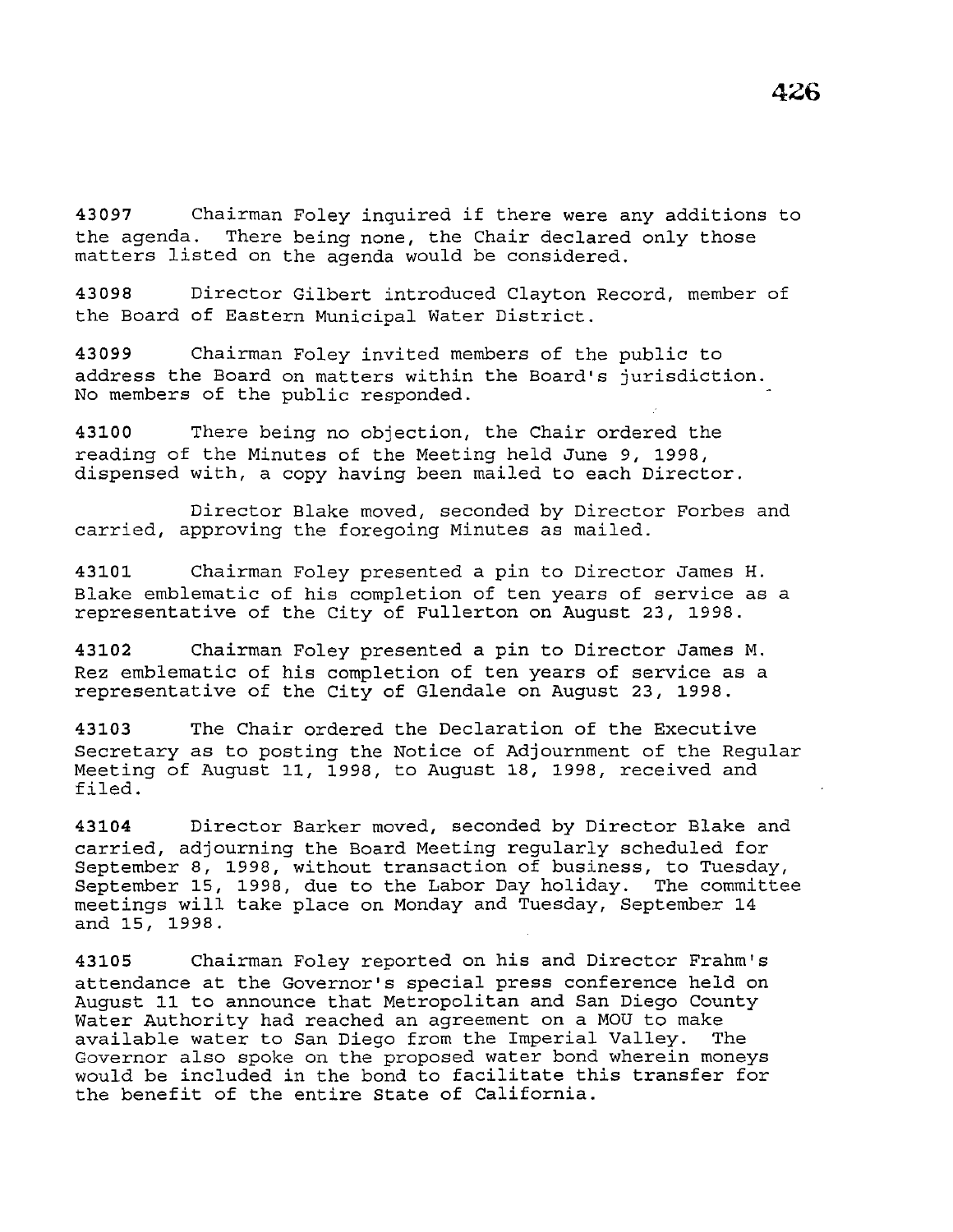The Chair announced the appointment of Director Glen Peterson to the Strategic Plan Steering Committee.

**43106** Board Executive Officer Ivey announced the appointment by the Governor of Chairman Foley to be Metropolitan's representative on the Colorado River Board of California, replacing former Director E. Thornton Ibbetson.

**43107** Special Committee on Real Property Management Chairman King reported on the continuing development and construction of the new Headquarters Building. An agreement for moving services has been executed with Alex Moving and Storage of Orange County, and the Request for Proposals for food services at the cafeteria *is* due this week. The project is still ahead of schedule and under budget.

Committee Chairman King reported that the escrow on the Ormond Beach property has closed with the negotiations closing on a positive note; and that a meeting was held with the joint developmental oversight committee with another one scheduled for August 21.

**43108** Strategic Plan Steering Committee Chairman King reported on the forthcoming Board Workshop covering water resources policy and trends in the water industry to be held on September 24 and 25, 1998, at the Hilton Hotel in San Pedro (subsequently changed to the Embassy Suites in Santa Ana) . The second workshop covering core competencies and business opportunities is scheduled for October 22 at Cal Plaza. He stated the consultants have scheduled interviews with the Board members, the member agency managers, and external stakeholders, with the interviews to be accomplished by the end of August. Regular updates on the Strategic Plan will be sent out periodically. The next meeting of the Strategic Plan Steering Committee is scheduled for August 25 at 11:30 a.m.

Dennis O'Connor, Assistant Director, California Research Bureau, commented on *his* draft report on the Governance of Metropolitan, prepared at the request of the State Legislature. He stated there were three main issues to consider: (a) What *is* Metropolitan's job? (b) Who should be in charge of doing it? (c) How should they go about accomplishing what Metropolitan does or does not do? From comments received, there was universal support for this approach. There was also strong support that the mission should be the focus of the<br>initial deliberations on how to look at Metropolitan. The main initial deliberations on how to look at Metropolitan. things to focus on now are: (1) Is Metropolitan a monopoly or has a monopoly on water sales, or is it just a supplemental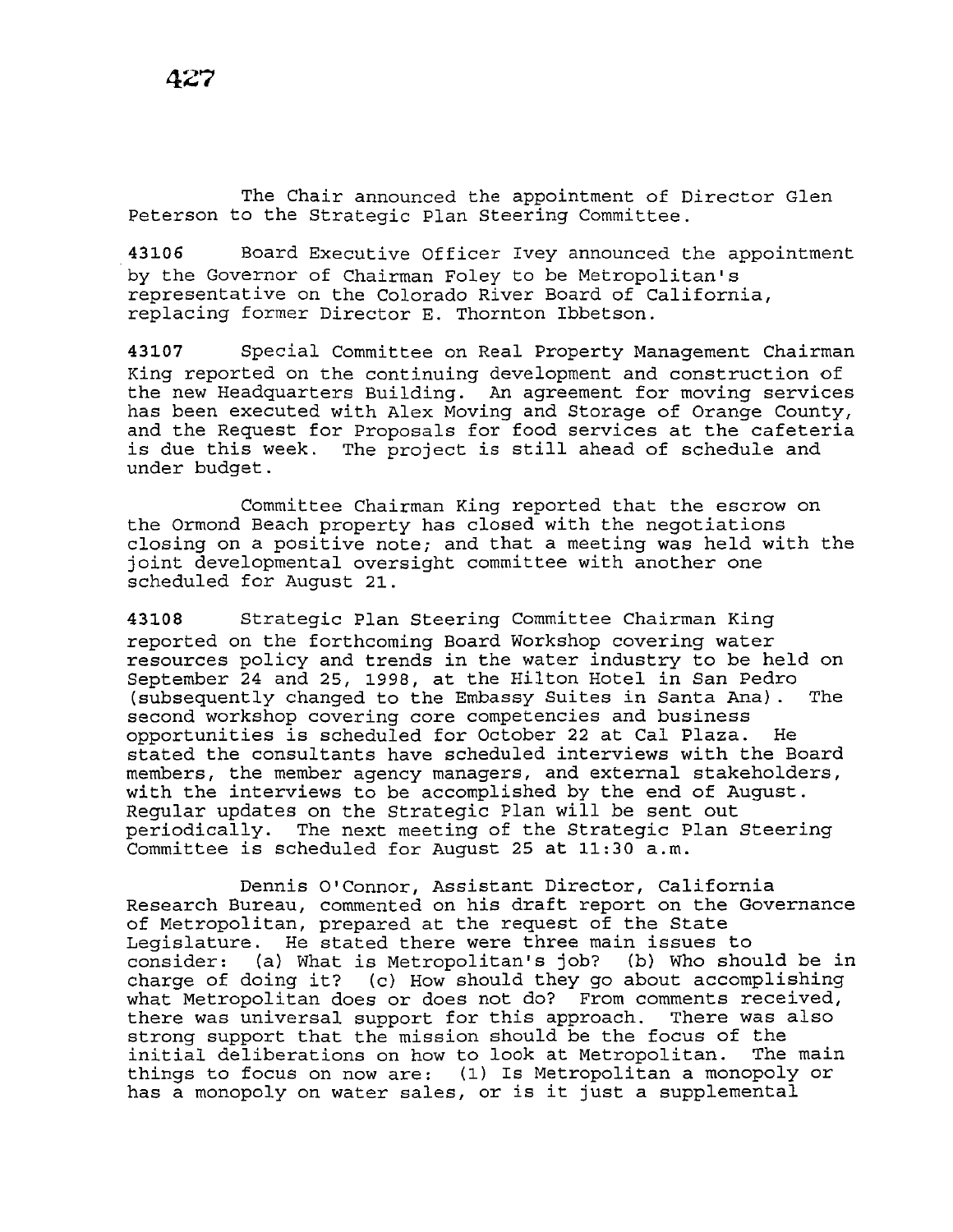supplier? (2) There is a need to come together on what is Metropolitan's policy for allocating water during periods of shortage--the preferential rights issue. Either preferential water rights are important or they are not, and the MWD Act needs to be changed to incorporate whatever the policy might be. (3) Who do you all represent? Is it truly just the member agencies or the sub-agencies, ratepayers, or the end users? Mr. O'Connor stated his final report is expected to be completed by Friday of this week and will be distributed to the Board.

**43109** Further reporting on the Governance issue and in order to clarify discussions taking place, Chief of Communications Maloy stated material was distributed at the Plenary Session yesterday regarding the composition and size of the Board, in which the Board approved at its meeting on July 14, 1998, to (1) support changing the percentage formula from the current three percent to five percent of assessed valuation of property for a total of up to 38 Directors effective in two years (beginning January 1, 2001); (2) commit to the Board studying all of the issues raised in the Thompson bill (AB 1919) including an evaluation of the potential to cap agency representation at three Directors, with the study to be completed within the next two years; and (3) incorporate a no-cost shifting language for water transfers. Mr. Maloy then read section (f) of the Thompson bill relating to the study and which referred to part (2) of the Board's motion.

Vice Chairman Luddy withdrew from the Meeting at 11:47 a.m.

**43110** A letter from the General Manager dated August 14, 1998, was presented, reporting that the Original Certificates of the County Auditors for the six counties in which areas of the District lie are on file in the Office of the Controller, certifying the fiscal year 1998-99 assessed valuations of all<br>property used for calculating Metropolitan's tax. There being property used for calculating Metropolitan's tax. no objection, Chairman Foley ordered the tabulations transmitted with the foregoing letter from the General Manager setting forth the assessed valuations, percentage participation, and vote entitlement of member public agencies of The Metropolitan Water District of Southern California, as of August 18, 1998, based on certificates of assessed valuation of property taxable by Metropolitan for fiscal year 1998-99, as submitted by the various County Auditors, be filed, spread on the Minutes, and that the Executive Secretary be directed to send a copy to each absent Director and to each member public agency.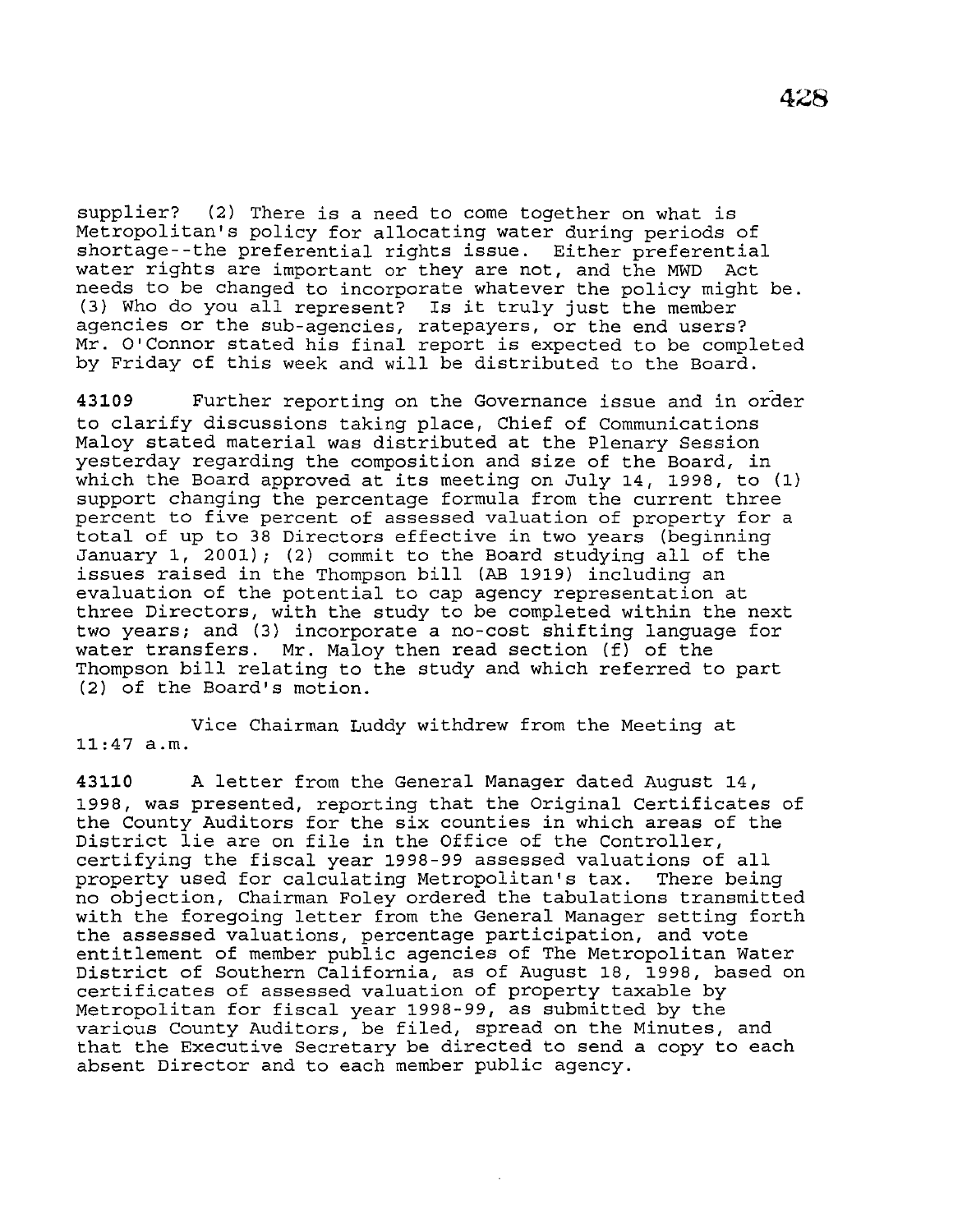# Assessed Valuations, Percentage Participation, and Vote Entitlement of Member Public Agencies of The Metropolitan Water District of Southern California as of August 18, 1998

 $\ell$ 

## Assessed Valuation

|                         | Amount                   | Percent  | Vote          |
|-------------------------|--------------------------|----------|---------------|
| Member Agency           | Certified                | of Total | Entitlement   |
|                         |                          |          |               |
| Anaheim                 | \$16,865,349,499         | 1.84     | 1,687         |
| Beverly Hills           | 8,547,804,509            | 0.93     | 855           |
| Burbank                 | 8,891,992,575            | 0.97     | 889           |
| Calleguas MWD           | 35, 540, 551, 853        | 3.88     | 3,554         |
| Central Basin MWD       | 58, 461, 052, 923        | 6.50     | 5,846         |
| Coastal MWD             | 29,037,575,575           | 3.17     | 2,904         |
| Compton                 | 1,700,516,188            | 0.19     | 170           |
| Eastern MWD             | 18, 146, 574, 268        | 1.98     | 1,815         |
| Foothill MWD            | 5,804,845,377            | 0.63     | 580           |
| Fullerton               | 6,621,466,160            | 0.72     | 662           |
| Glendale                | 11, 167, 675, 299        | 1.22     | 1,117         |
| Inland Empire Utilities |                          |          |               |
| Agency                  | 33,799,706,975           | 3.69     | 3,380         |
| Las Virgenes MWD        | 8,822,444,020            | 0.96     | 882           |
| Long Beach              | 17,792,031,589           | 1.94     | 1,779         |
| Los Angeles             | 186,076,381,764          | 20.30    | 18,608        |
| MWD of Orange County    | 121,863,395,619          | 13.29    | 12,186        |
| Pasadena                | 9, 243, 127, 382         | 1.00     | 924           |
| San Diego County        |                          |          |               |
| Water Authority         | 147, 907, 574, 742       | 16.14    | 14,791        |
| San Fernando            | 764, 235, 288            | 0.08     | 76            |
| San Marino              | 2,032,360,362            | 0.22     | 203           |
| Santa Ana               | 10,486,367,584           | 1.14     | 1,049         |
| Santa Monica            | 10, 155, 481, 881        | 1.11     | 1,016         |
| Three Valleys MWD       | 25,891,867,419           | 2.82     | 2,589         |
| Torrance                | 11,727,435,333           | 1.28     | 1,173         |
| Upper San Gabriel       |                          |          |               |
| Valley MWD              | 37, 120, 928, 895        | 4.05     | 3,712         |
| West Basin MWD          | 64, 927, 582, 823        | 7.08     | 6,493         |
| Western MWD             | 27,308,890,162           | 3.03     | 2,731         |
| TOTAL ASSESSED          |                          |          |               |
| VALUATIONS WITHIN       |                          |          |               |
| DISTRICT                | <u>\$916,705,216,064</u> | 100.00   | <u>91,671</u> |

The above valuations include only those which have been certified by the County Auditors, in accordance with Section 305 of the Metropolitan Water District Act, Statutes of 1969, as amended. The certified valuations have been reduced to reflect Homeowners' Property Exemptions and do not include areas excluded from the District.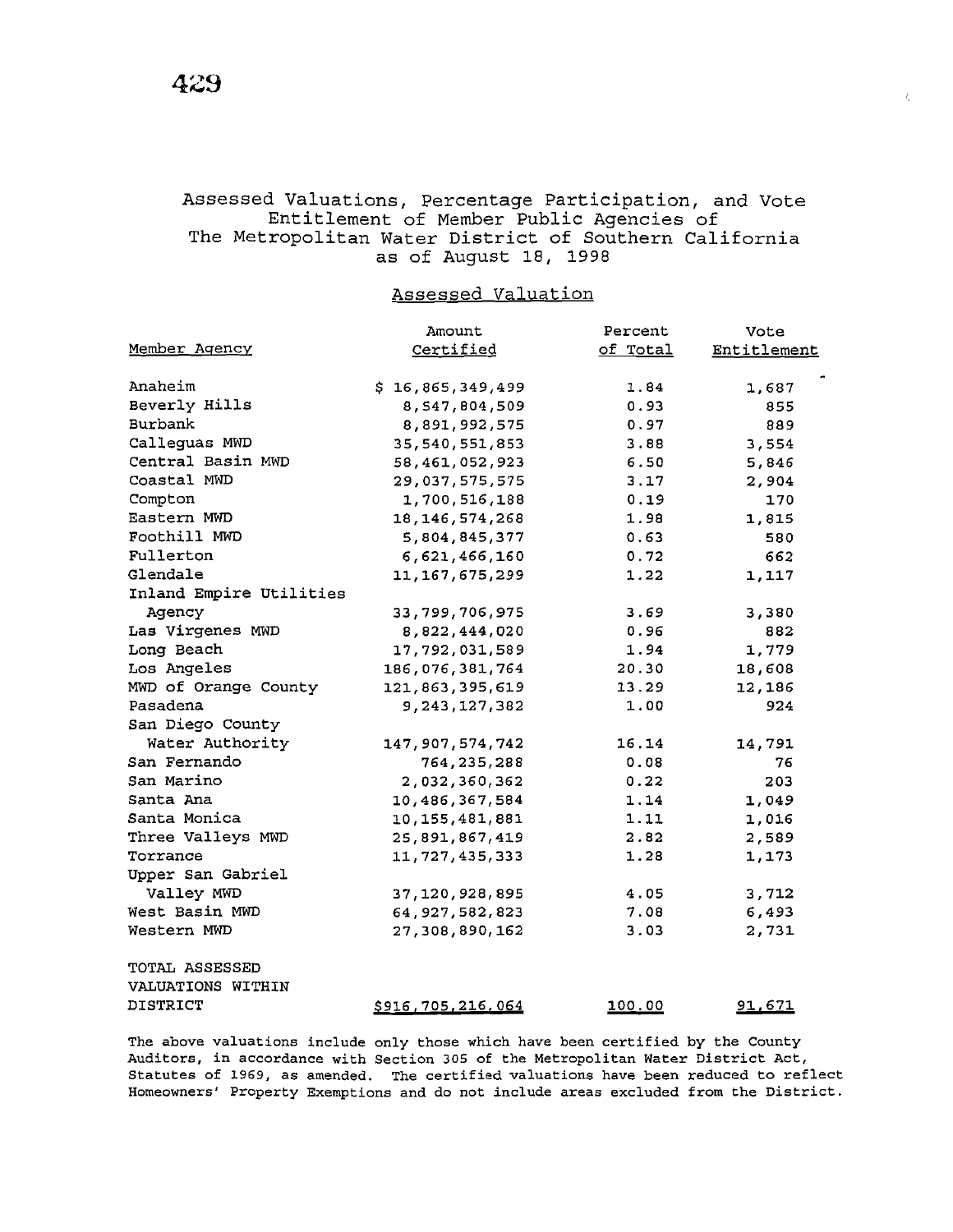**43111** Budget and Finance Committee Chairman Blake moved, seconded by Director Barker, that the Board adopt **Resolution <sup>8595</sup>**transmitted with the General Manager's letter dated August 14 1998 which fixes Metropolitan's secured property tax rate for its purposes for fiscal year 1998-99 at .0089 percent of assessed valuations and the unsecured rate at .0089 percent (the same rates as for fiscal year 1997-98), together with the various tax rates for annexation charges due Metropolitan, thereby producing a total levy of \$96,332,726, including an allocation estimated at \$8,864,000 for countywide taxes on utilities, resulting in projected net tax revenues of \$87,159,376, after allowing for estimated delinquencies, allocations for redevelopment agencies and adjustments for supplemental tax collections and prior years' tax collections, said Resolution entitled:

**A RESOLUTION LEVYING TAXES FOR THE FISCAL YEAR COMMENCING JULY 1, 1998 AND ENDING JUNE 30, 1999 FOR THE PURPOSES OF THE METROPOLITAN WATER DISTRICT OF SOUTHERN CALIFORNIA** 

Chairman Foley called for a vote on the motion.

The following is a record of the vote on the motion:

Ayes: Anaheim (Dir. Stanton, 1,687 votes), Calleguas Municipal Water District (Dirs. Grandsen and Miller, 3,554 votes), Central Basin Municipal Water District (Dirs. Castro, Mayer, and Pace, 5,846 votes), Inland Empire Utilities Agency (Dirs. Hill and Troxel, 3,380 votes), Coastal Municipal Water District (Dirs. McMurray and Owen, 2,904 votes), Eastern Municipal Water District (Dir. Gilbert, 1,815 votes), Foothill Municipal Water District (Dir. O'Neil, 580 votes), Fullerton (Dir. Blake, 662 votes), Glendale (Dir. Rez, 1,117 votes), Las Virgenes Municipal Water District (Dir. Peterson, 882 votes), Long Beach, (Dir. Hansen, 1,779 votes), Los Angeles (Ayes: Dirs. Gastelum, Kosmont, Luddy, and Wein. Absent: Dirs. Freeman, Herman, and Moret. 18,608 votes), Municipal Water District of Orange County (Ayes: Dirs. Bannister, Foley, King, and Witt. Absent: Dir. Huntley. 12,186 votes), Pasadena (Dir. Brick, 924 votes), San Diego County Water Authority (Dirs. Frahm, Krauel, Lewis, Mason, Parker, and Tinker, 14,791 votes), San Fernando (Dir. Rascon, 76 votes), Santa Ana (Dir. Coughran, 1,049 votes), Santa Monica (Dir. Abdo, 1,016 votes), Three Valleys Municipal Water District (Dir. Barbosa, 2,589 votes), Torrance (Dir. Wright, 1,173 votes), Upper San Gabriel Valley Municipal Water District (Ayes: Dir. Forbes. Absent: Dir. Fellow. 3,712 votes), West Basin Municipal Water District (Dirs. Barker, Dymally, and Kwan, 6,493 votes), Western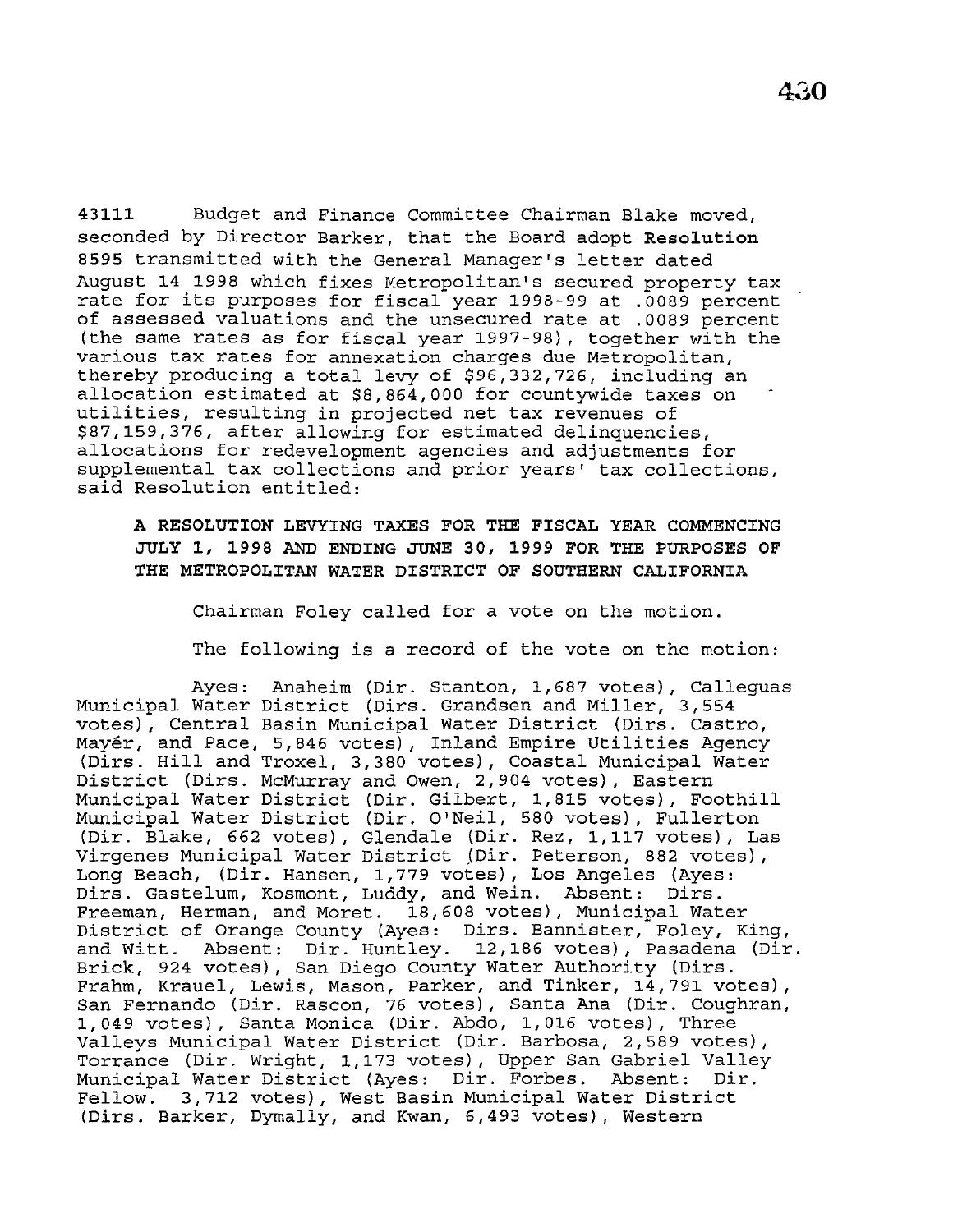Municipal Water District of Riverside County (Dirs. Krieger and Mylne, 2,731 votes). Total 89,554 votes.

Noes: None.

Abstains: None.

Absent: Beverly Hills (Dir. Webster, 855 votes), Burbank (Dir. McCauley, 889 votes), Compton (Dir. Murph, 170 votes), San Marino (Dir. Morris, 203 votes). Total 2,117 votes.

The Chair declared **Resolution 8595** adopted by a unanimous vote of the Board representing more than the required two-thirds vote.

**43112** General Manager Wodraska reported that the Colorado River storage is 95 percent full and the draft annual operating plan has been submitted to the Secretary of the Interior, which plan Metropolitan anticipates the Secretary will approve for 1999, and that Metropolitan will obtain as much water as we need from the Colorado River. Mr. Wodraska also reported that the Secretary has appointed David Hayes as special counsel to the Secretary to lead the effort to go forward with quantification. Prior to going forward with the SDCWA/IID agreement and as part of the California Plan, the Secretary indicated he would need an accounting system to account for the water that moves through to California. Mr. Wodraska stated that meetings have been held with Mr. Hayes who indicated he does not believe that a determination of reasonable beneficial use of the water would be useful to pursue at this time. This is of great concern to Metropolitan. The process has begun for quantification and with that restriction, it certainly imposes a constraint that Metropolitan finds difficult to 1ive with.

**43113** Regarding the SDCWA/IID water transfer, General Manager Wodraska reported that after Metropolitan's Special Board Meeting on August 10, the San Diego County Water Authority's board approved unanimously to support the MOU. He stated both he and Director Frahm will be attending a hearing in Sacramento this evening regarding the \$235 million which is to be included in the water bond issue to allow the SDCWA/IID transaction to go forward.

**43114** Chief of Communications Maloy commented on the paper distributed at the Plenary Session yesterday regarding the bills impacting Metropolitan. Director of Legislative Affairs Corley reported that Senator Ayala has scheduled a hearing of the conference committee for tomorrow on Senate Bill 1885, the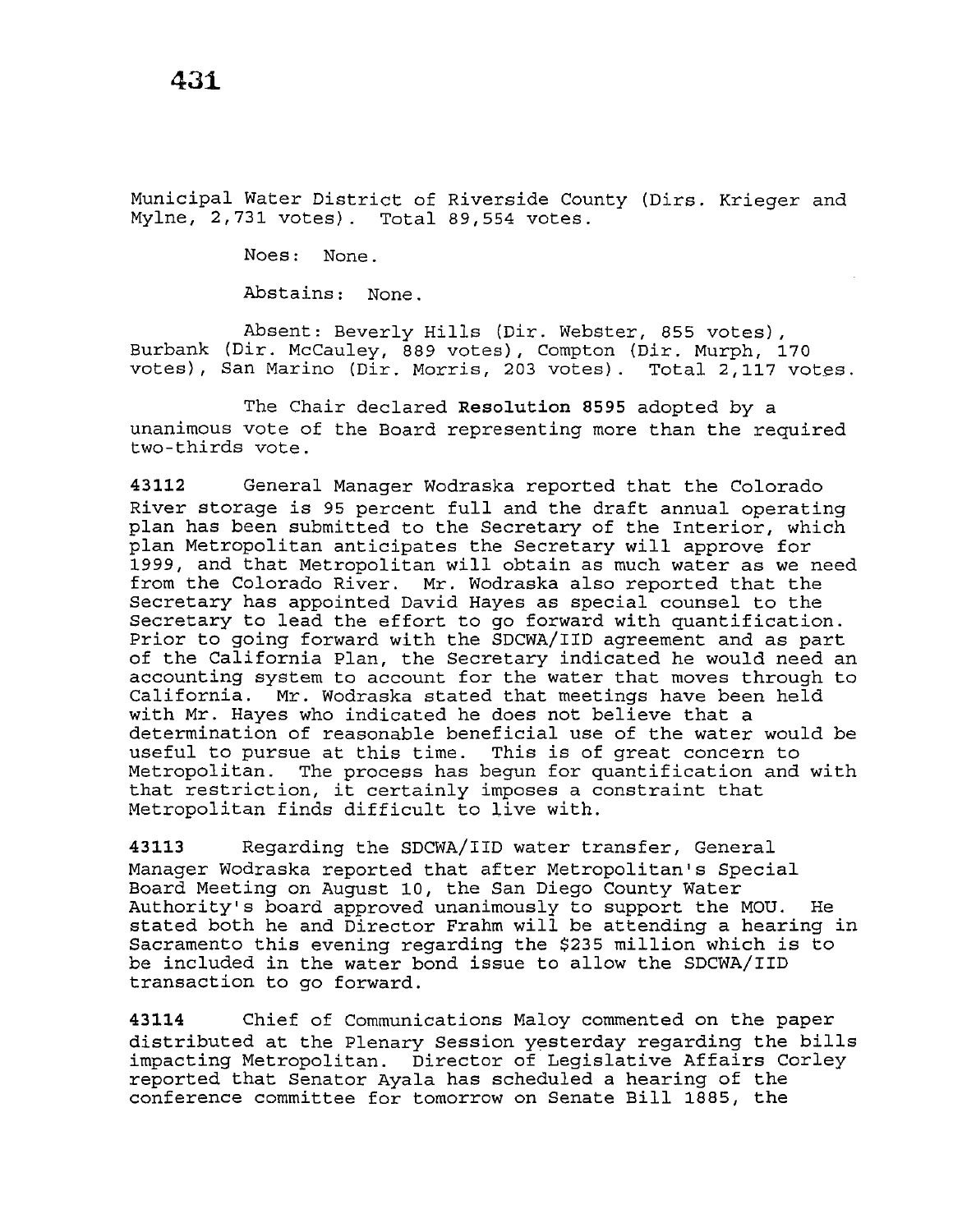governance issue of the size of Metropolitan's Board. Senator Ayala has not yet indicated his position on this matter, but he also is interested in looking at Metropolitan's voting system.

43115 By video, the Board received the following reports:

Assistant Chief of Operations Kelly reported on the review of the reduced-staffing trial currently being conducted at the Whitsett Intake Pump Plant. experiment showed that the plant is being safely operated without any degradation of the material conditions or the reliability of the system. A view was shown inside the motor room with the various controls being used to show that it was not necessary to have someone inside the plant 24 hours a day. Currently, there is staffing only in the daytime. Mr. Kelly also described the operations in the control room at Intake and the alarm monitoring system at Gene.

Vice Chairman Luddy returned to the Meeting at 11:59 a.m.

Chief Engineer Snyder reported that twenty-one construction projects are currently underway, representing over one billion dollars in total construction costs. He then introduced Assistant Chief Engineer Bousley who gave an update on the activities of the Corrosion Engineering Branch, with Metropolitan implementing a proactive material testing program to insure that all materials and coatings used at its facilities are both long lasting and corrosion resistant.

Chief of Planning and Resources Man reported that the December 1994 Bay-Delta Accord established a program called Category III to improve salmon fisheries through non-flow measures such as screening water diversions, reducing *toxic*  substances, and restoring habitat. To date, over 100 Category III' restoration projects have been selected throughout the Bay-Delta watershed and are being funded by diversified partnerships. Ms. Man stated that the Category III program is critical to kick-starting the CALFED Bay-Delta Program to show that cooperation among urban, agricultural, and environmental interests can get projects<br>off the ground. The program was initiated through funding The program was initiated through funding by the California Urban Water Agencies, whose goal was to shift the Bay-Delta regulators' viewpoint away from the notion that "fish simply need more flow." Metropolitan is a major participant in this effort with a commitment of \$30 million. She then introduced Assistant Chief of Planning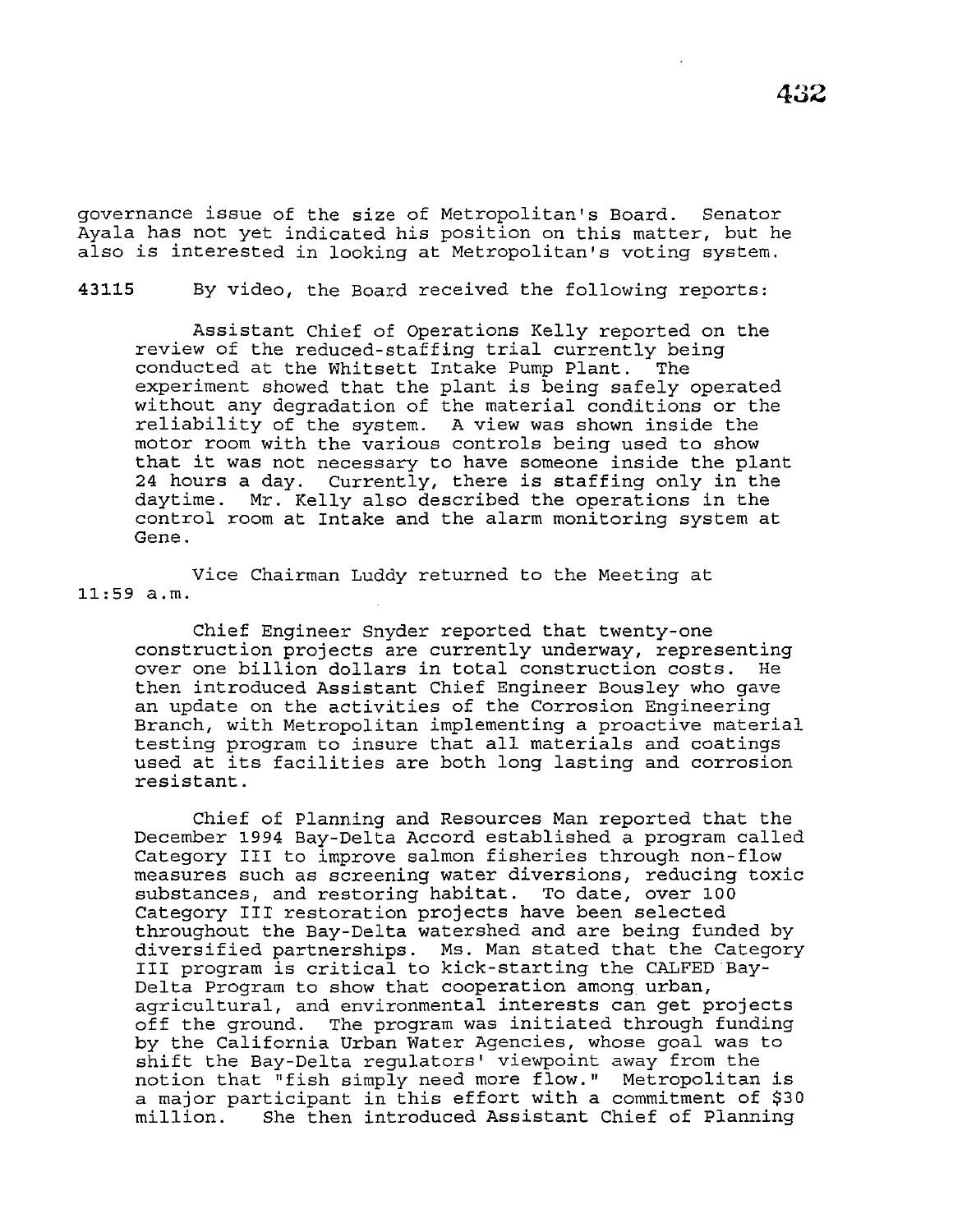and Resources Arakawa who reported on the various Category III projects underway including the McPherrin Dam which was being demolished by the U.S. Interior Department to enable the endangered Chinook salmon to again flow freely. He stated that the Category III program is key to Southern California's obtaining a long-term water supply reliability.

Director Gastelum withdrew from the Meeting at 12:08 p.m.

Chief Financial Officer Becker reported on Metropolitan's financial condition through July 1998, the first month of fiscal year 1998-99. Mr. Becker also reported that the Government Finance Officers Association has again awarded Metropolitan its Certificate of Achievement for Excellence in Financial Reporting for our comprehensive annual financial report for fiscal year 1996-97. This is the highest form of recognition for excellence in governmental accounting and financial reporting; and this is the fourth consecutive year that Metropolitan has received this award.

**43116** General Counsel Taylor reported that he has been advised by the General Counsel of the Coachella Valley Water District that in executive session at this morning's meeting, the Imperial Irrigation District board voted to continue the tolling agreement with Coachella and Metropolitan, the same as true with San Diego County Water Authority; and Mr. Taylor intends to also sign an extension, if there is no objection, which would extend the tolling agreement to September 25, 1998.

Mr. Taylor also reported the filing of a lawsuit in Washington, D.C., by the Spirit of the Sage, an environmental organization based in Pasadena, California, challenging the "no surprises" rule of the Department of the Interior regarding endangered species matters. "No surprises" is an important element of the Bay-Delta Program, as well as the various permits required for Metropolitan's capital programs. Mr. Taylor stated he intends to intervene in this lawsuit and will bring his request to the Board at next month's meeting.

**43117** The Chair reported that Agenda Item 7-1 has been tabled by the Engineering and Operations Committee; Agenda Item 7-9 is withdrawn from the Consent Calendar; and Agenda Items 8-1,,8-2, 8-4, 8-5, and 8-8 have been added to the Consent Calendar.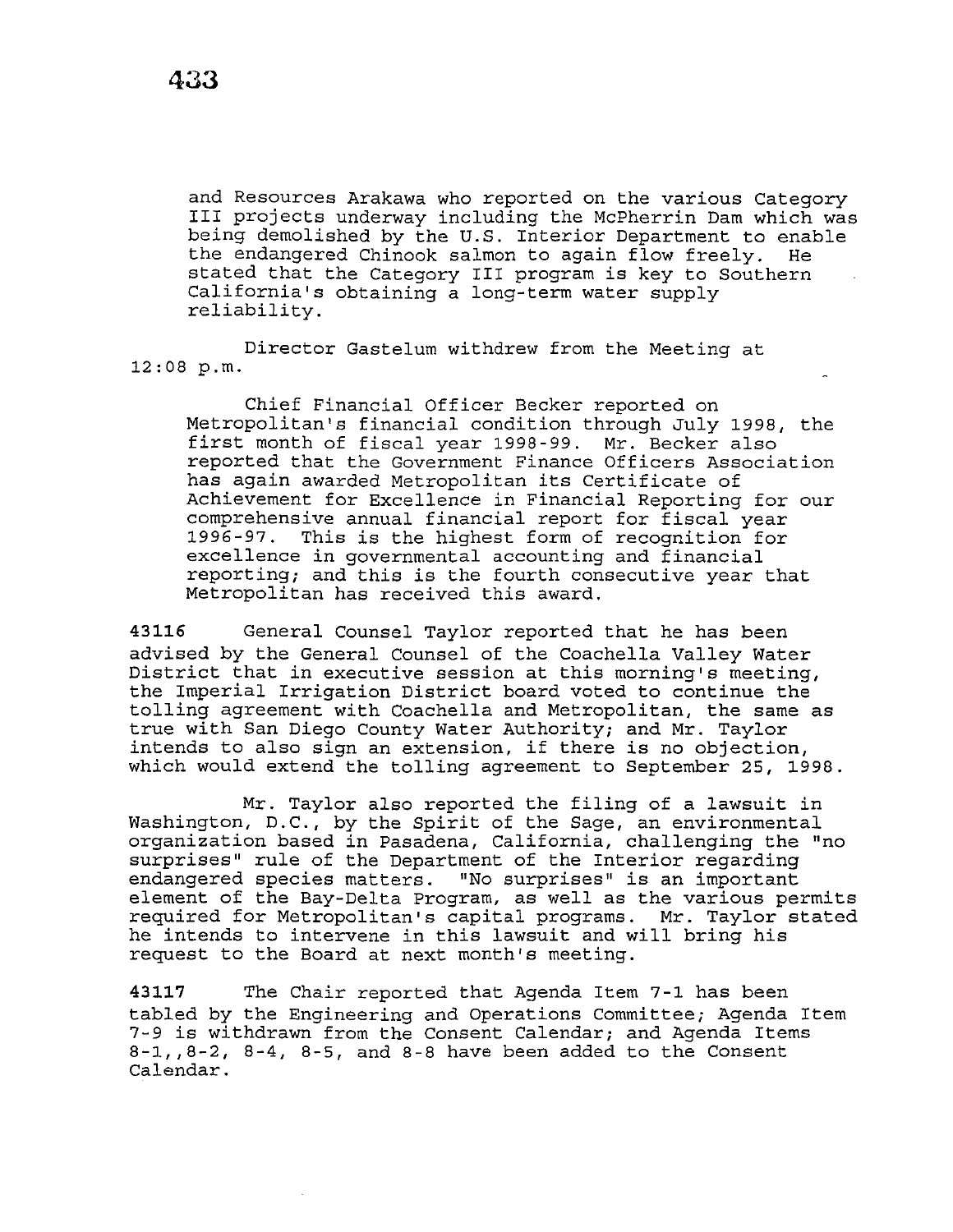Director Blake moved, seconded by Director Pace and carried, and the Board approved the Consent Calendar Items, **M.I. 43118** through **M.I. 43128,** as follows:

**43118** To complete all work for the Live Oak Reservoir Surface Repair Project, the Board (1) authorized Appropriation No. 15329 (Board Action No. 1) in the amount of \$1,560,000 from the Pay-As-You-Go Fund; (2) reviewed and considered the Mitigated Negative Declaration (MND) and comments received during the public review period; found that there was no substantial evidence that the project will have a significant effect on the environment; approved the *MND;* and adopted the Mitigation Monitoring and Reporting Program; and (3) authorized the General Manager to have all work performed except for contracts of \$250,000 or *more,* as set forth in the General Manager's letter dated July *28,* 1998.

**43119** Authorized the General Manager to sign an agreement with the Municipal Water District of Orange County and Moulton Niguel Water District to reimburse Moulton Niguel for an installed landscape conservation project on a site using recycled water, subject to the agreement being in form approved by the General Counsel, as set forth in the General Manager's letter dated August 4, 1998.

Chairman Foley, Directors Bannister, King, and Witt requested to be recorded as abstaining.

**43120** The Board (1) authorized the General Manager to execute a Groundwater Recovery Program agreement with the Municipal Water District of Orange County, San Juan Basin Authority, and Capistrano Valley Water District to implement the San Juan Basin Desalter Project consistent with the major terms and conditions as set forth in the General Manager's letter dated August 4, 1998, subject to the agreement being in form approved by the General Counsel; and (2) certified it has reviewed and considered the information provided in the Mitigated Negative Declaration for the San Juan Basin Groundwater Management and Facility Plan prior to reaching a decision on the above-mentioned project and adopted the Lead Agency's findings related to the project.

Chairman Foley, Directors Bannister, King, and Witt requested to be recorded as abstaining.

**43121** The Board (1) authorized the General Manager to execute a Groundwater Recovery Program agreement with the San Diego County Water Authority and the City of Oceanside to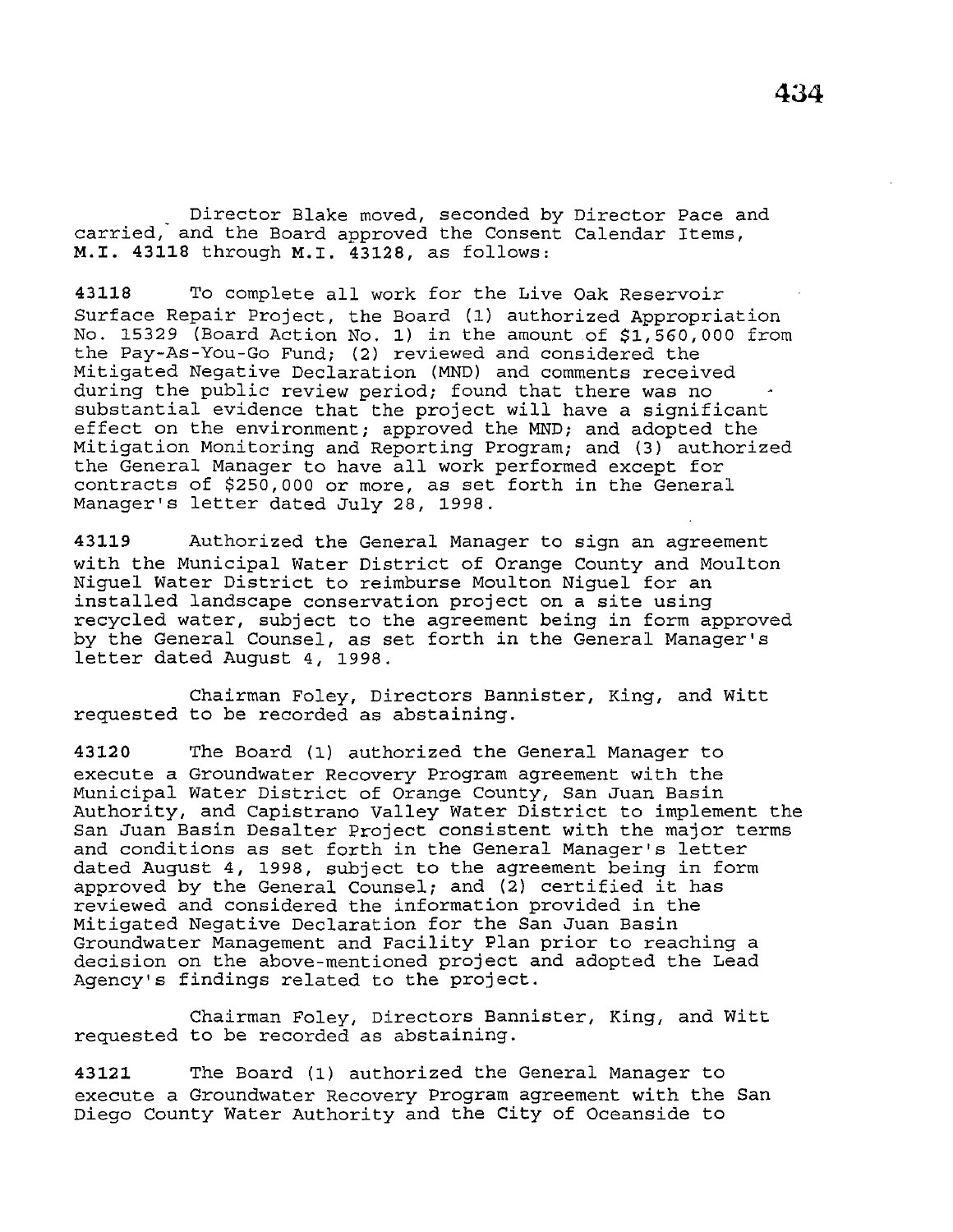implement the Mission Bay Desalting Facility Expansion, consistent with the major terms and conditions as set forth in the General Manager's letter dated August 4, 1998, subject to the agreement being in form approved by the General Counsel; and (2) certified it has reviewed and considered the Negative Declaration and Notice of Exemption for the above-mentioned Expansion and adopted the Lead Agency's finding related to the project.

Vice Chairman Frahm, Directors Krauel, Lewis, Mason, Parker, and Tinker requested to be recorded as abstaining.

**43122** Approved the Memorandum of Understanding between the Metropolitan Water District and the Association of Confidential Employees Association, effective July 1, 1998, as set forth in Attachment A to the General Manager's letter dated July 27, 1998.

**43123** Approved an increase in the General Manager's authority from \$20,000 to \$40,000 for relocation expenses for new and present unrepresented employees who are transferred, as set forth in the General Manager's letter dated July 29, 1998.

**43124** To provide continued construction management services through December 1999 for the Eastside Reservoir Project, the Board authorized the General Manager to amend an agreement with Southern California Associates, from a current agreement value of \$80,000,000 by an additional amount of \$30,000,000, for a total agreement value of \$110,000,000, as set forth in the General Manager's letter dated August 4, 1998.

**43125** To provide continued post-design services through December 1999 for the Eastside Reservoir Project, the Board authorized the General Manager to amend an agreement with Raytheon Infrastructure Services, Incorporated, from a current agreement value of \$70,200,000 by an additional amount of \$8,500,000, for a total agreement value of \$78,700,000, as set forth in the General Manager's letter dated August 4, 1998.

**43126** Authorized a change to the on-line date for the Lake Mathews Outlet Facilities Program to accommodate a program completion date of 2004, as set forth in the General Manager's letter dated July 28, 1998.

**43127** The Board (1) gave informal approval, as defined in Administrative Code Section 3100(b), for the concurrent annexation of Annexation No. 55 to Calleguas Municipal Water District and Metropolitan, conditioned upon a cash payment to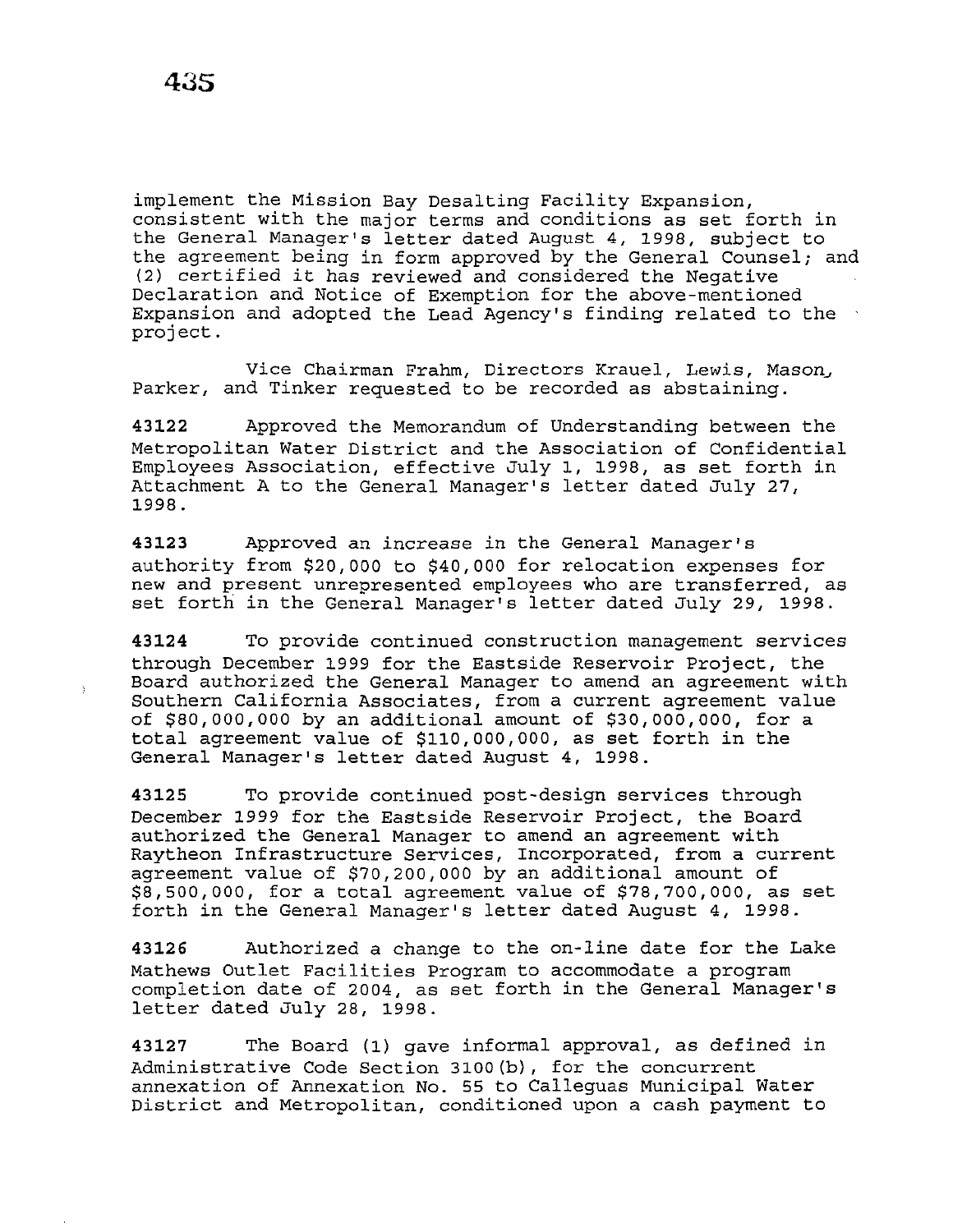Metropolitan of the annexation charge of approximately \$249,685.76; if completed by December 31, 1998, or at the then current annexation charge rate, if completed after December 31, 1998, subject to such terms and conditions as may be fixed by the Board in granting formal consent to such annexation when a request therefor has been received; (2) approved the plans for Implementing Water Use Efficiency Guidelines for this proposed annexation; and (3) approved the Resolution of Intention **(Resolution 8596)** to impose standby charges at the rate of \$9.58 per acre or per parcel of less than one acre within the proposed annexation, substantially in the form of Exhibit A attached to the General Manager's letter dated July 28, 1998, said Resolution entitled:

**RESOLUTION OF THE BOARD OF DIRECTORS OF THE METROPOLITAN WATER DISTRICT OF SOUTHERN CALIFORNIA GIVING NOTICE OF INTENTION TO IMPOSE STANDBY CHARGE CONTINGENT UPON ANNEXATION** 

Directors Grandsen and Miller requested to be recorded as abstaining.

**43128** Authorized amendment of contract for legal services with Gibbs, Giden, Locher & Turner LLP and anticipated litigation regarding Atkinson-Washington-Zachry, as set forth in the confidential letter signed jointly by the General Manager and the General Counsel dated July 31, 1998.

**43129** In order to continue Metropolitan's membership in the National Water Research Institute (NWRI), Director Krieger moved, seconded by Director Blake, that the Board (1) appropriate \$50,000 of budgeted funds for continued NWRI membership for Metropolitan for fiscal year 1998-99, in accordance with Metropolitan's Administrative Code Section 11203; and (2) authorize the General Manager, on behalf of the Chairman of the Board, to sign three Agreements amending the NWRI Joint Exercise of Powers Agreement Creating the NWRI, as set forth in the General Manager's letter dated July 29, 1998.

**43130** To complete the insurance premium deposits and administrative services for the remaining years of the Boardapproved, Owner-Controlled Insurance Program (OCIP) covering the Inland Feeder Project (IFP), Director Dymally moved, seconded by Director Hill and carried, that the Board authorize the General Manager to (1) expend \$12,698,098 of previously appropriated funds to pay the insurance premium deposits for the remaining years of the IFP OCIP; and (2) amend Administrative Agreement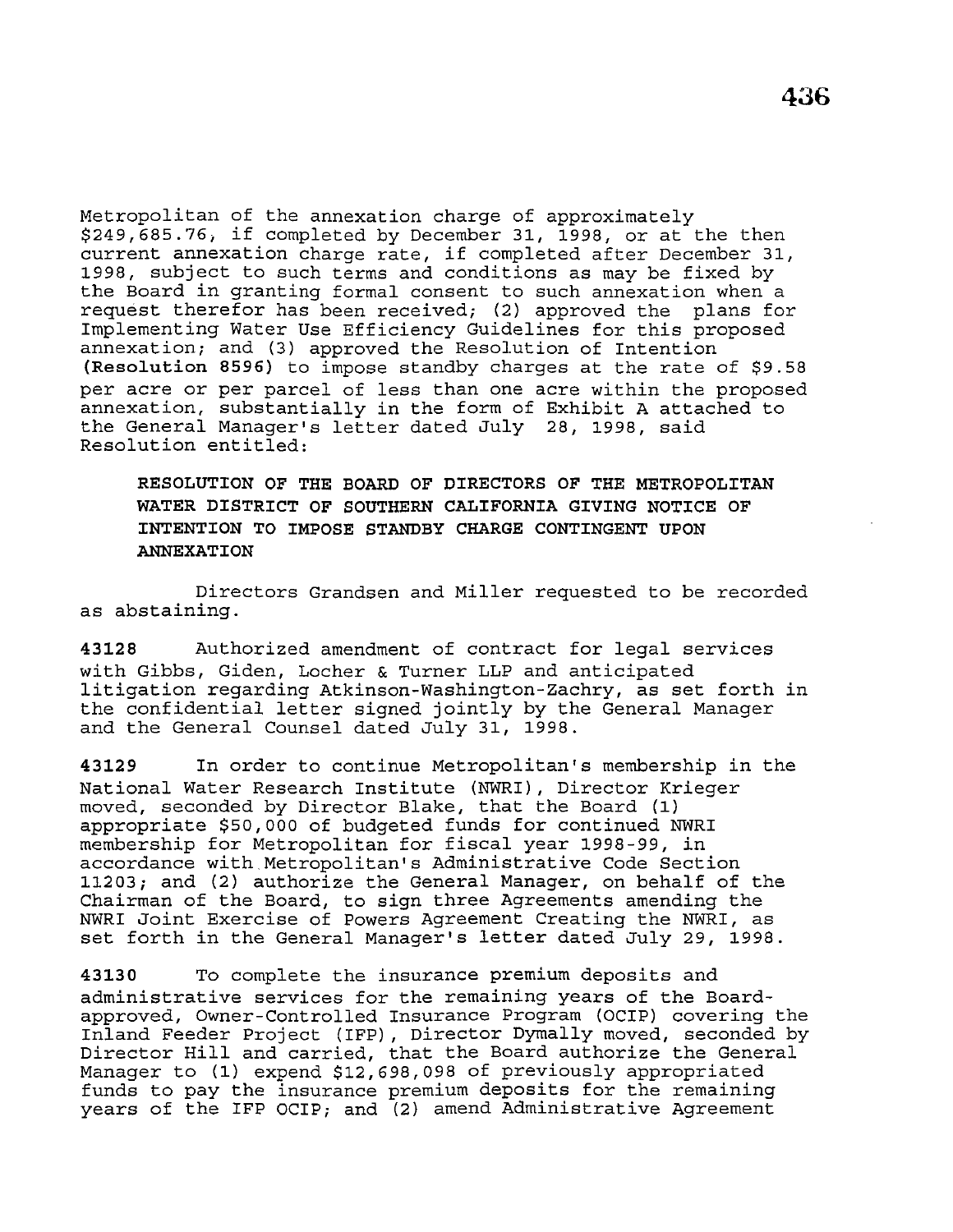No. 11995 with Sedgwick/Dickerson adding \$3,363,318 from the existing appropriation for administration and safety services for the remaining years of the IFP OCIP for a total cost of \$4,693,318 for the project, as set forth in the General Manager's letter dated July 28, 1998.

Director Bannister requested that all future matters relating to the Owner-Controlled Insurance Program also be referred to the Budget and Finance Committee.

Vice Chairman Frahm, Directors Krauel, Lewis, Mason, Parker, and Tinker requested to be recorded as voting no.

**43131** Engineering and Operations Committee Chairman Miller moved, seconded by Budget and Finance Committee Chairman Blake and carried, approving Option 1, Current Schedule--That the Oxidation Retrofit Program at the Skinner, Weymouth and Diemer plants maintain the current Capital Improvement Program schedule, with on-line dates of 2006 for Skinner and 2009 and 2012 for Weymouth and Diemer, as set forth in the General Manager's letter dated July 29, 1998.

Directors Abdo, Brick, Kwan, and Peterson requested to be recorded as voting no.

Director Kwan stated she voted no on Option 1 and instead favored Option 3A which would have accelerated the Oxidation Retrofit Program at all three plants to achieve an online date of 2005. She stated that high quality water is essential to protect the public health and does not see why the program cannot move forward.

Director Abdo's no vote was based on her belief that water quality is of primary importance at Metropolitan and that the vote at today•s meeting showed that Metropolitan will not have the best water quality for many years, and Metropolitan has the means to do something directly to get better water quality sooner.

**43132** Engineering and Operations Committee Chairman Miller moved, seconded by Director Blake and carried, authorizing the General Manager to issue Extra Work Orders for resolution of certain changes to construction of the West Dam, Saddle Dam, and Forebay of the Eastside Reservoir Project, as set forth in the General Manager's confidential letter dated August 4, 1998.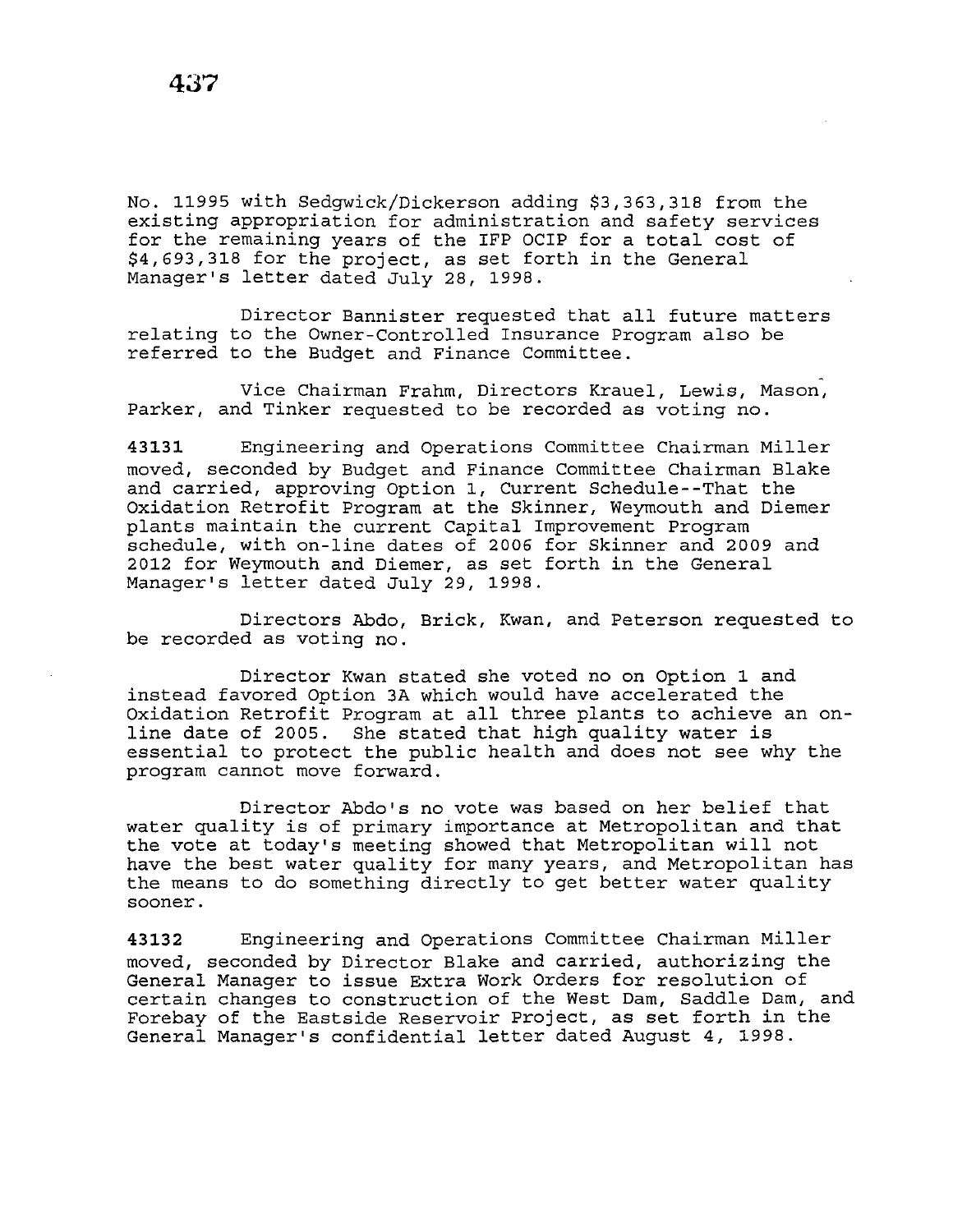**43133** The following listed communications were submitted for the information of the Board:

- a. Letter of the General Manager dated July 28, 1998, reporting on the operating data for the month of June.
- b. Letter of the General Counsel dated July 31, 1998,<br>transmitting the activity report of the Legal Department for the month of July.
- c. Letter of the Auditor dated July 31, 1998, transmitting the activity report of the Audit Department for the month of July.
- d. Letter of the General Manager dated August 3, 1998, transmitting the Executive Financial Summary for the month of June.
- e. Letter of the General Manager dated July 20, 1998, transmitting the quarterly report on changes in funding sources for Capital Program expenditures.
- f. Letter of the General Manager dated July 23, 1998, transmitting the Stewardship Report on Metropolitan Operations Insurance Program for Fiscal Year 1998-99.
- g. Letter of the General Manager dated August 5, 1998, transmitting the ten-year forecast of water rates.
- h. Letter of the General Manager dated August 4, 1998, reporting on water transfer activities.
- i. Letter of the General Manager dated August 4, 1998, transmitting the quarterly project status report for the Eastside Reservoir Project--April through June 1998.
- j. Letter of the General Manager dated July 28, 1998, transmitting the executive summary of the Inland Feeder quarterly status report for April through June 1998.
- k. Letter of the General Manager dated July 20, 1998, transmitting the semiannual report on Equal Employment Opportunity.

Director Luddy withdrew from the Meeting at 12:21 p.m.